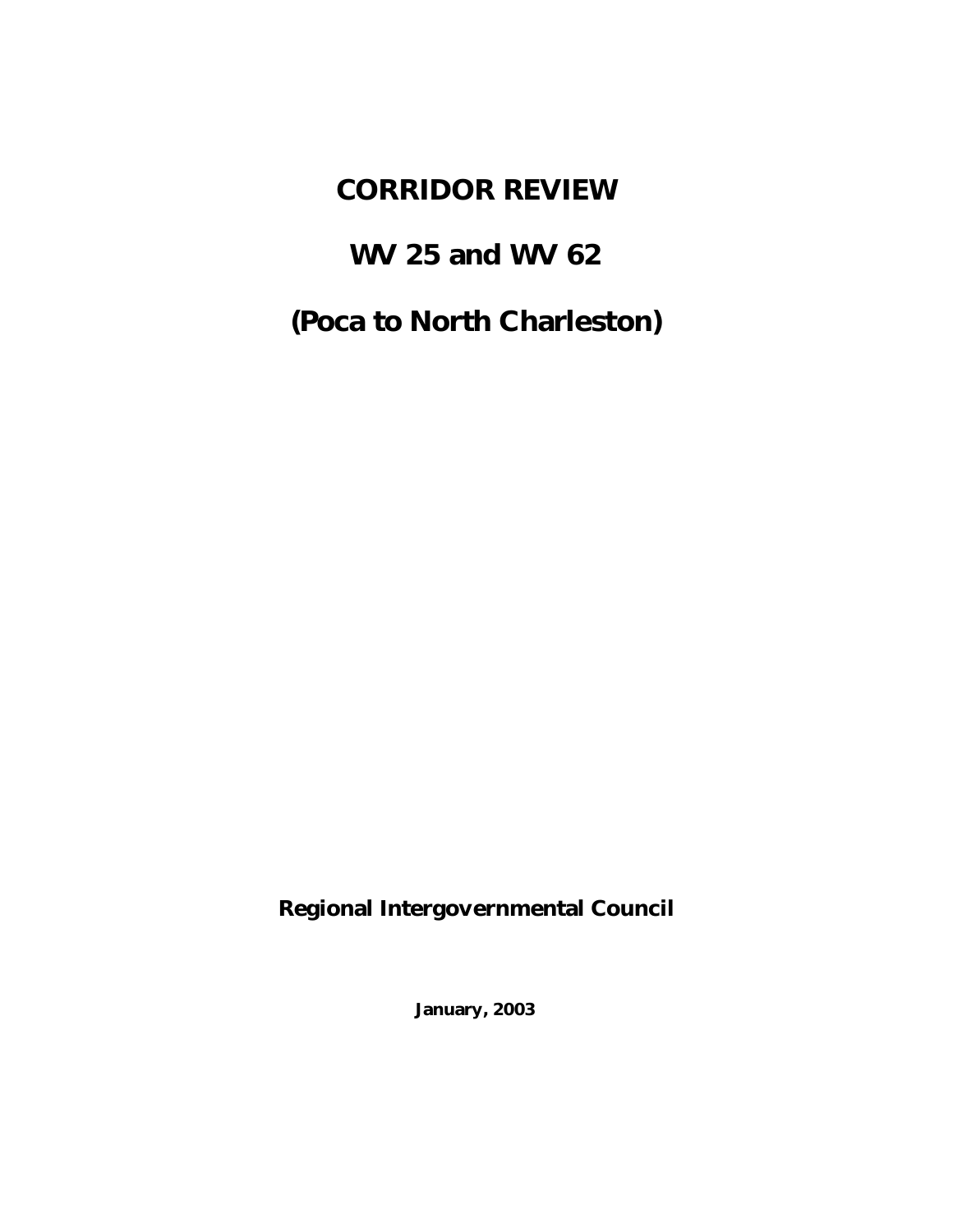# **INTRODUCTION**

RIC's Metropolitan Transportation Plan calls for selection and review of a corridor in the Charleston Metropolitan area each year and to come up with a low cost improvement plan for the corridor. This time RIC selected a corridor from Poca to North Charleston which traverse about 15 miles along WV62 and WV25. The corridor starts at Poca River at Milepost 3.06 traversing south on WV62 and then east on WV25 through Nitro, Institute and Dunbar before terminating at the intersection of WV25 and WV62 in North Charleston. The three-year accident record, 1998 through 2000, was utilized to select the corridor for review based on reasons including the following:

- 1. The accident rate for the corridor is high 382 accidents per hundred million vehicle miles (hmvm) of travel. This compares with the WV average of 203/hmvm for rural 2-lane roads and 337/hmvm for urban 2-lane highways.
- 2. More than Seven miles of this corridor (48%) are included in the Critical Rate Reports for Kanawha and Putnam Counties. A highway segment, to be included in the critical rate report, must meet the minimum high hazard accident criteria.
- 3. This corridor has not been reviewed by RIC in the recent past.

A travel time analysis was performed in the daytime (Appendices I and II) and no major operational inadequacies were found. A distance of 15 miles with as many traffic lights was covered in 25 to 26 minutes resulting in an average speed close to 35 mph. Several spot checks to observe traffic movement at peak traffic time did not indicate any extra ordinary problems either. Thus this analysis is basically intended to find the causes of the high number of accidents and to identify low cost solutions to reduce them.

# **Procedure**

Available accident record was collected from WVDOH for the last three years. By utilizing the info available from the 1998 Inventory Log and Cultural Diagrams for WV25 and WV62, a tabulation was prepared for the entire corridor showing accident rate per 100 million vehicle miles traveled for the period 1998-00. This was accomplished by dividing the corridor into segments with respect to average daily traffic (ADT) and pavement width. As shown in Attachment I, the average accident rate for the corridor is found to be 382 accidents/hmvm, which is above the statewide average as stated earlier.

### **Segmentation:**

In order to pinpoint accident locations and to identify the worst locations on the corridor with respect to accidents, the corridor was divided into  $1/10<sup>th</sup>$  of a mile segments. All accidents that occurred during the three-year period were assigned to each segment with the accident type identified (Attachment II). As shown on Attachments I and II there were a total of 930 accidents and the number of accidents increased each year from 283 in 1998 to 344 in the year 2000.

### **Location Selection:**

All adjacent segments with multiple accidents in Attachment II were aggregated to select and identify as high accident locations. As shown on Attachment III, there are 17 such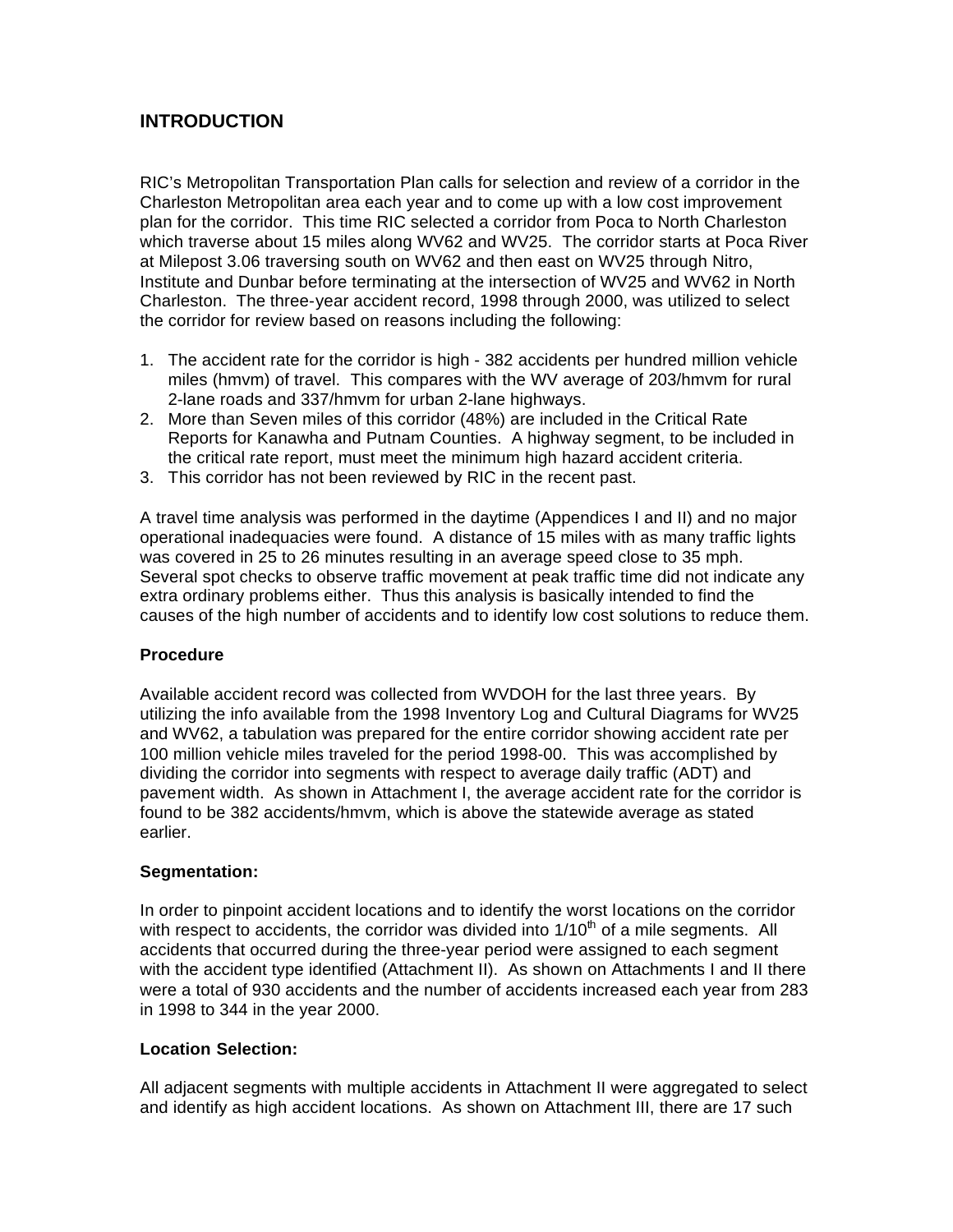locations on the corridor varying in length from 0.1mi, which can be classified just an intersection, to three locations that are 0.5mi long. These locations are numbered from 1 through 17 and are identified on the attached map with a numbered cross-reference. Attachment III also depicts calculated accident rates for the selected locations in terms of 100 million vehicle miles for a segment and per million vehicles in case of an intersection. The tabulation also compares the accident data with the Critical Rate as shown in the Critical Rate Report. For some locations the Critical Rate is missing even though the accident rate is high. The reason is that Critical Rate is calculated only when the stretch is at least 0.5mi long. Those portions of the corridor that are included in the Critical Rate Report for the Kanawha and Putnam Counties, are shown, in Appendix III.

It is noted that the length of selected locations add up to only 5.0mi of the 14.77mi long corridor; however, 710 of the 930 total accidents on the corridor occurred on the selected locations. Therefore, selected locations represent the highest accident-prone areas. They will be analyzed in detail to determine why the accidents are concentrated on these locations and whether there is a low cost solution available to alleviate or reduce the number of these accidents.

A 7-page sketch showing the pertinent data for the entire corridor is included in Appendix IV. The data is arranged by milepost and includes business locations, average daily traffic, location of traffic lights, number of lanes, width of pavement and right of way. All accident-prone locations are exhibited with a rectangle along with the number of accidents at each segment circled within the rectangle.

Following are the analyses and recommendations for all 17 selected sections.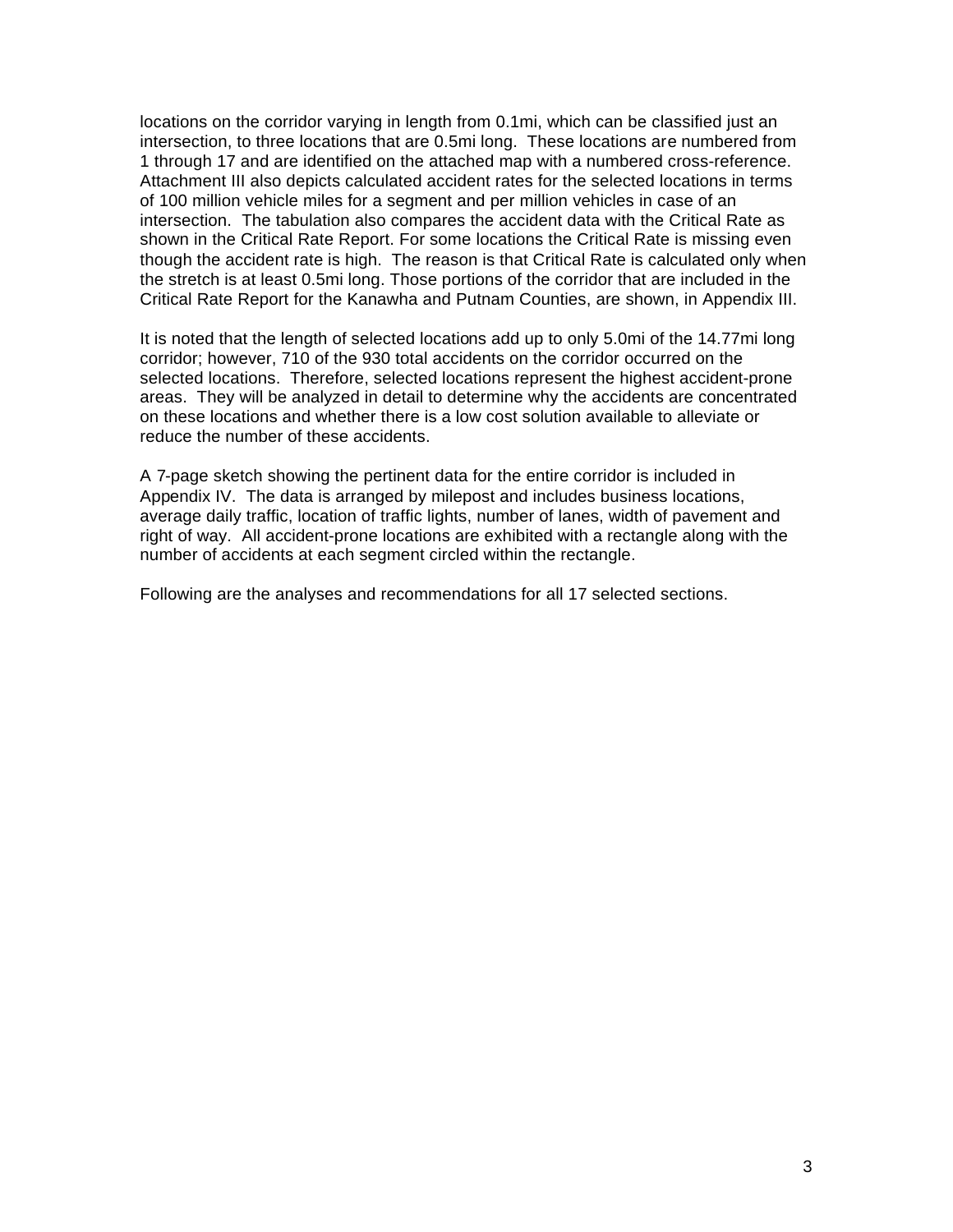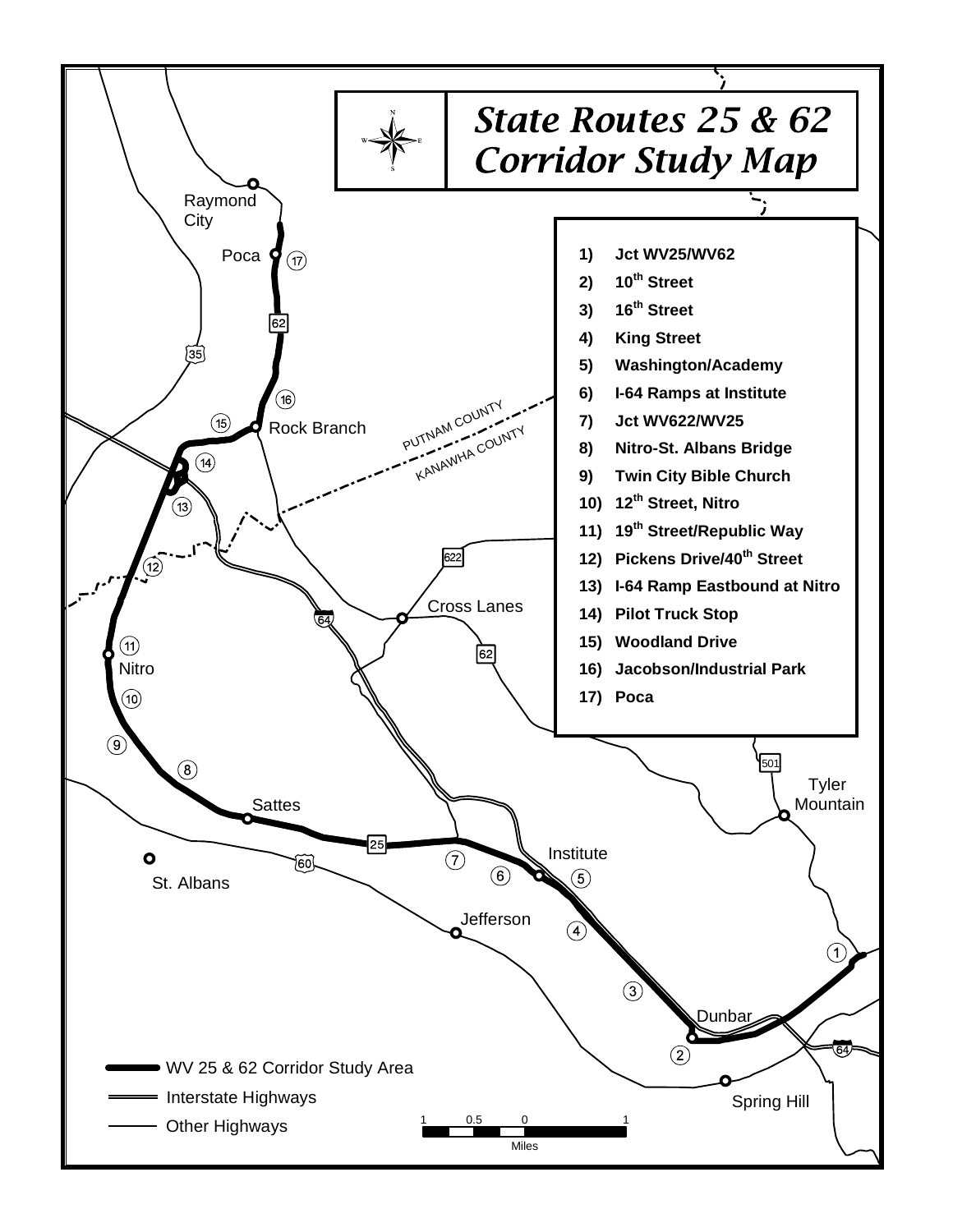# **Accident Analysis and Recommendations**

# **(Corridor WV25 and WV62)**

# **1. MP10.4-10.5 Intersection of WV25 and WV62 N. Charleston (19 Accidents)**

### Rear End – 10

No set pattern was found as accidents occurred in all 6 different lanes at this intersection.

### Accident Conflict 12 – 4

All occurred in the year 2000 at the same spot. Vehicles turning left on WV25 from WV62 probably did not stay in the left lane.

### Accident Conflict 8 – 2

In both cases vehicles from WV62 ran the signal while making a left turn on to WV25.

### Sideswipe (S) - 2

In one case the accident occurred when a vehicle turning left from WV62 did not maintain control and probably ended up in the outer lane of WV25.

### *Observations:*

In at least five cases, 4 AC12 and one Sideswipe, accidents occurred due to vehicles ending up in the outside lane of WV25 while turning left from WV62. In two additional cases, AC8 type accidents occurred as the vehicles tried to make a left turn from WV62. Therefore, the intersection needs to be improved for traffic turning left from WV62 so that these vehicles do not end in the outer lane of WV25 east which is a continuous moving lane with green arrow.

### *Existing Conditions:*

This is a T intersection with the 4-lane WV25 traffic moving in east-west direction and the 2-lane N-S WV62 terminating at WV25. The morning peak occurs between 7-8am when 1895 vehicles enter the intersection and the afternoon peak hour is between 5- 6pm with 2414 vehicles entering the intersection. The two eastbound lanes of WV25 are separated by tubular rods as the through traffic moves continuously with a green arrow in the right lane. The left lane is shared by left turning and through traffic. A number of separating tubular rods were missing and some were bent indicating that vehicles do slide into the outer lane of WV25 as they turn left from WV62 .

One way to solve this problem would be to eliminate the continuous green arrow for the outside lane of WV25 eastbound. But, this would restrict the capacity of this intersection to some extent as the delay for through traffic would increase from 5.9 seconds to 6.5 seconds during the peak hour (Exhibit # 1and 2). Additionally, vehicles stuck in the inner eastbound lane behind left turning vehicles may try to change lanes and cause accidents. Moreover, the problem may be an isolated one as most of the accidents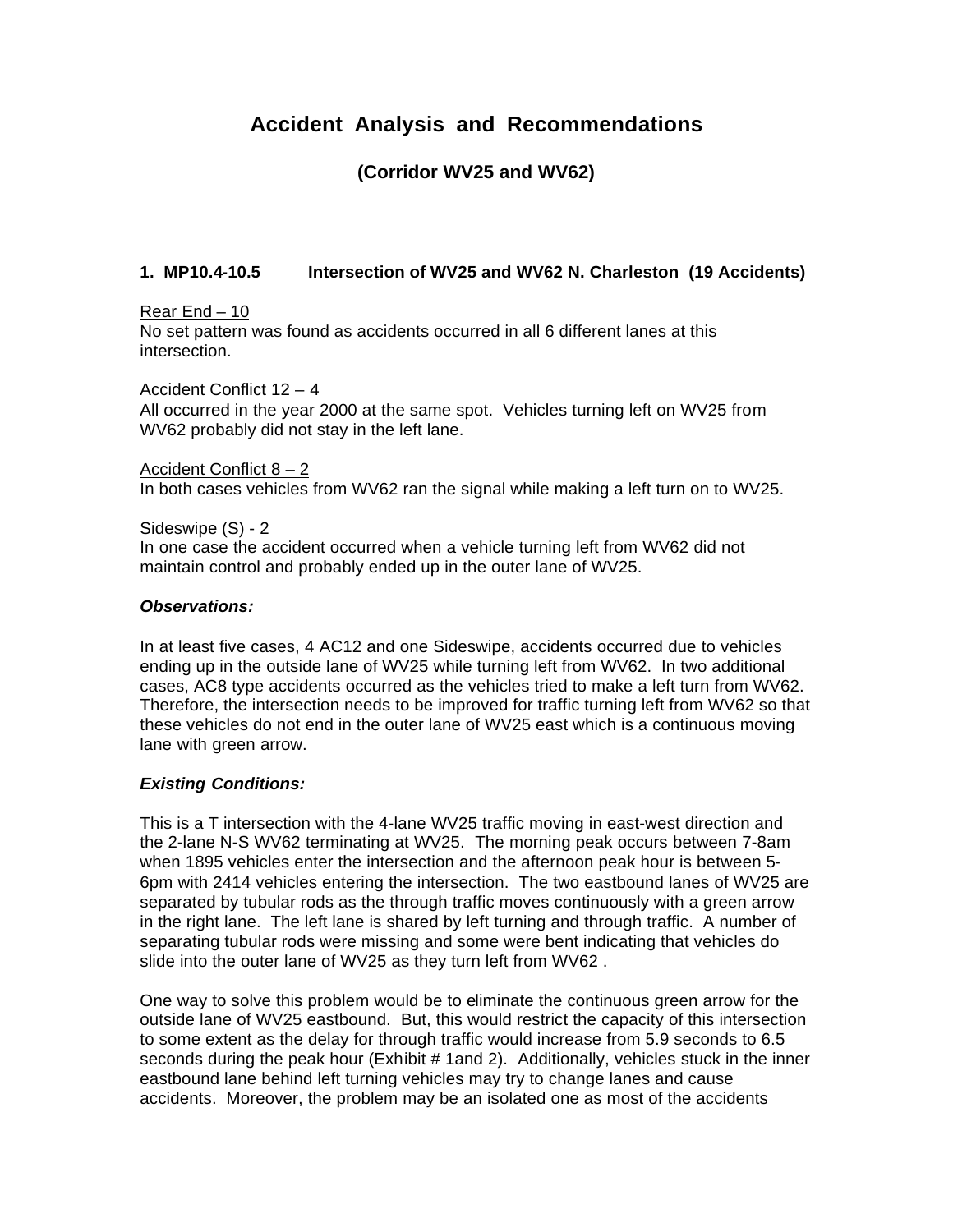occurred in the year 2000. There were no AC12 type accidents in 1998-99 and only one accident of this type in 2001.

# *Recommendation:*

It is recommended at this time to replace the missing and bent tubular separators.

# **2. MP8.5-8.6 Dunbar Shopping Plaza Entrance (16 Accidents)**

### Access Conflict 10 - 4

These accidents involve motorists turning left from businesses and hitting vehicles traveling in the eastbound lane.

### Rear End – 4

Three of these accidents occurred in the westbound lane as vehicles were waiting to turn left into businesses.

### Sideswipe  $(S) - 5$

This segment has 2 lanes for traffic moving west and a very wide lane for traffic moving east. Three sideswipes were caused by vehicles changing lanes in the westbound direction and one was caused by a vehicle in the eastbound lane trying to pass a vehicle in the extra wide lane. Another of this type accident is a bad report.

### Other  $-3$

These included one AC8,one AC12 and one unknown.

### *Existing Conditions:*

This stretch has several driveways for the Dunbar Shopping Plaza and many other businesses located there. There are two westbound lanes and an extraordinarily wide 21-ft eastbound lane. The terminus of this stretch at the10<sup>th</sup> Street traffic signal changes to 3-westbound lanes and one eastbound lane configuration. No serious traffic problem was observed during the peak traffic hour.

### *Discussion:*

One way to reduce the accidents may be to change the configuration of the two westbound lanes by designating the left lane as a turning lane. This change will reduce the capacity of westbound traffic. The inner westbound lane can and is currently used only for left turns during rush hours. Designating it a turning lane may create a bottleneck at times other than the peak hour because just a short distance downstream there is a three lane configuration at the  $10<sup>th</sup>$  Street traffic signal. The traffic configuration at  $10<sup>th</sup>$  street is expected to change when  $F64$  expansion in the area is completed and it is likely to affect traffic on this stretch.

### *Recommendation:*

It is recommended that the situation be revisited after the current expansion of I-64 is completed.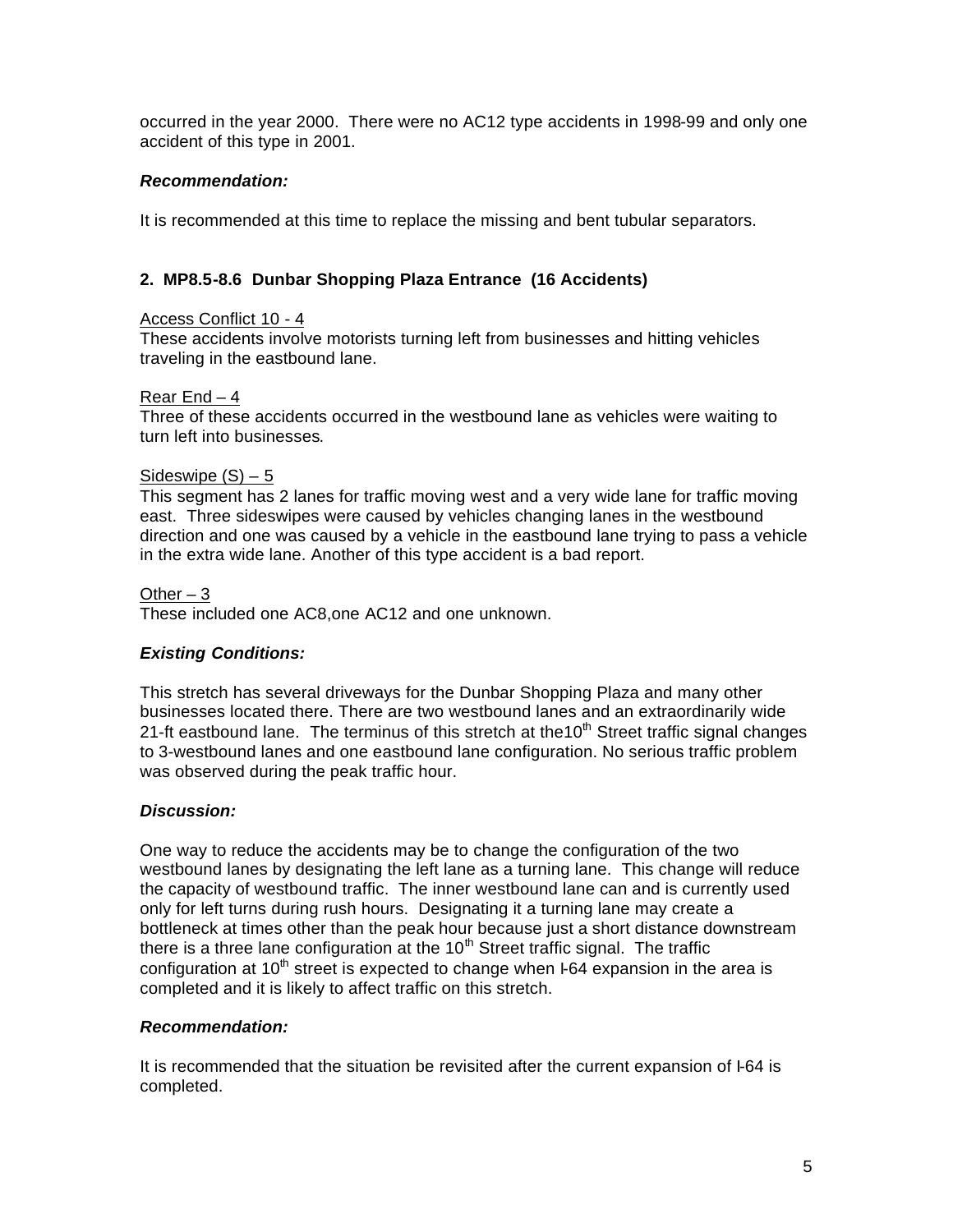# **MP8.2-8.5 10th Street Dunbar (144 Accidents)**

This 0.3 mile segment has numerous intersections in addition to three signals and a RR X-ing. All three signals were recently upgraded and synchronized which may have helped to reduce the accident rate to some extent. As mentioned above, the configuration of this section will be drastically changed as the additional four bridge lanes for I-64 are added. Therefore, no change is recommended for this section at this time.

# **3. MP7.6-8.1 22nd Street to Virginia Avenue (60 Accidents)**

# Rear End – 33

Twenty-one of these accidents were related to traffic moving in the westbound lane. Nine accidents were in the eastbound lane of WV25 and the remaining 3 occurred on side streets. Intersections with the most accidents included  $22^{nd}$  Street (8), 18<sup>th</sup> Street (6),  $17<sup>th</sup>$  Street (4) and  $16<sup>th</sup>$  Street (8).

# Access Conflict – 13

Five accidents were AC8, three were AC10 and the remaining were other Access Conflict types 11, 14 and 16. Most access conflict type accidents occurred near intersections with  $22<sup>nd</sup>$  Street (6) and  $16<sup>th</sup>$  Street (4).

# Other Accidents - 14

There were four sideswipe (O) accidents, including 3 in 1998 and at different locations. Another 10 accidents included unknown (3), loss of control (3) and ran off road (2) classifications.

# *Existing Conditions:*

This is a narrow stretch of roadway that runs parallel to I-64. There are 10 side streets off this road stretch and all but one, Valley Drive, are on the south side of WV25. This is why most of the rear end accidents occurred in the westbound lane when vehicles were waiting to make a left turn on to the side streets. Sideswipe accidents were probably due to narrow road pavement that is only about 18 feet wide. The 16<sup>th</sup> Street intersection could use a traffic signal as it has more traffic than others, being one of the few through streets in Dunbar. Additionally the sight distance is limited due to vertical alignment of the eastbound approach of WV25.

### *Previous Studies:*

A WVDOH study of June 2000 recommended the installation of a right turn lane on the  $16<sup>th</sup>$  Street approach of WV25. The study also recommended, as a long-term solution, a left turn lane on the westbound approach of WV25 to 16<sup>th</sup> Street.

According to WVDOH TIP report dated December 10, 2002, a traffic signal is to be installed at the intersection of WV25 and  $16<sup>th</sup>$  Street during the winter 2003-04.

With the installation of a traffic signal, according to the above DOH study, the intersection would operate at a level of service B with an intersection delay of 16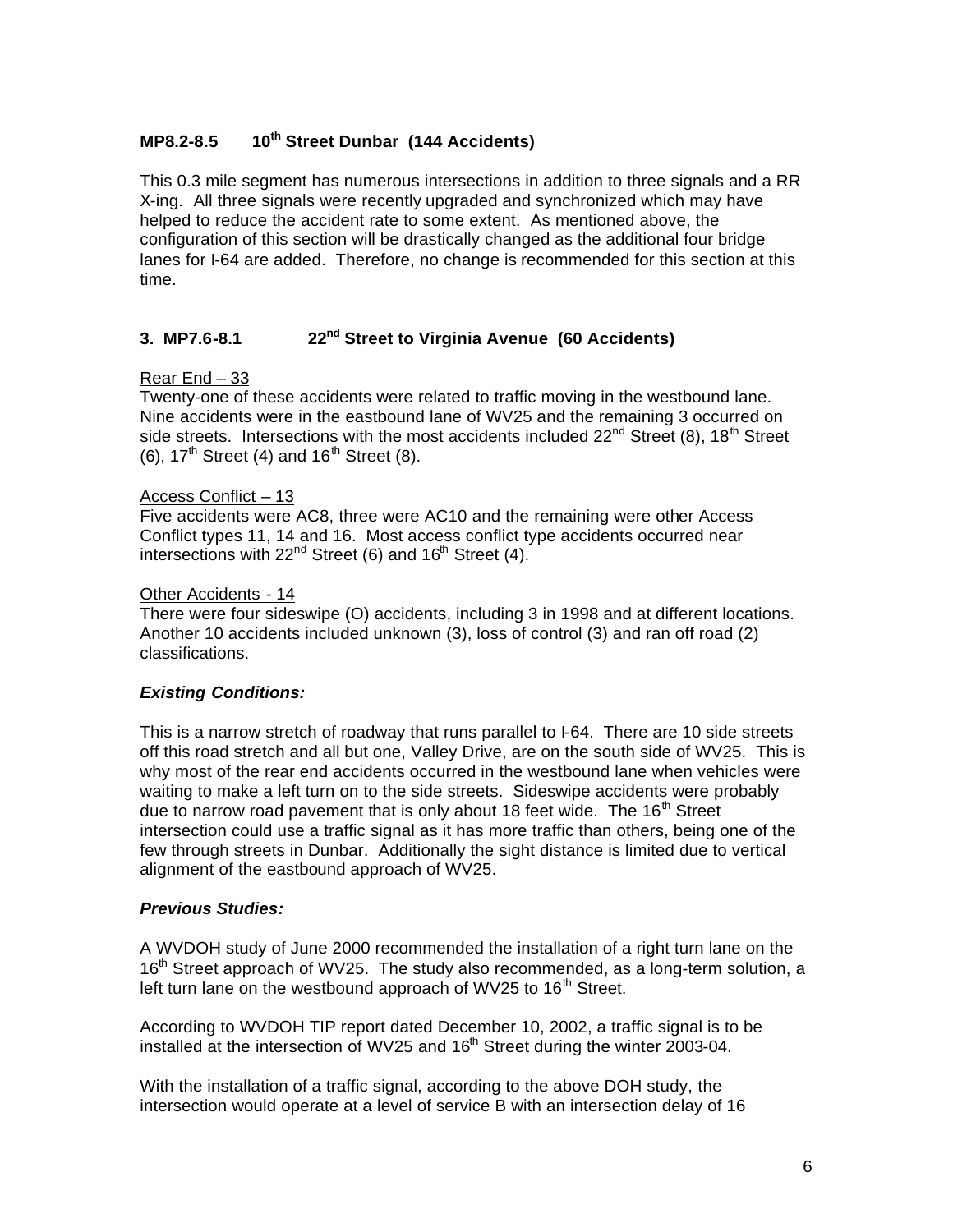seconds per vehicle. The traffic light should help eliminate access conflict type accidents and reduce rear-end accidents to some extent in the vicinity of  $16<sup>th</sup>$  Street. As a long-term solution, a turning lane at least on WV25 westbound approach at 16th street will be needed.

# *Recommendations:*

A traffic signal should be installed at the intersection of WV25 and  $16<sup>th</sup>$  Street according to DOH plans.

# **4. MP6.7-6.9 Shawnee Park to Finney Hollow Road (22 Accidents)**

# Rear End – 16

Nine of these accidents occurred at the King Street intersection in the westbound lane when the vehicles were waiting to make a left turn on to King Street. Five accidents occurred at the junction of Finney Hollow, in the eastbound lane when the vehicles were waiting to make a left turn. Of the remaining two, one occurred across from the Rich service station and the other at a construction site while backing with excessive speed.

### Other Accidents – 6

Other accidents included 3 various access conflict types, two unknown and one loss of control type.

### *Discussion:*

The future traffic signal planned for King Street may help reduce rear end type accidents to some extent. DOH plans to install the signal in July 2003. However, turning lanes both at King Street and westbound WV25 are needed to ease the traffic flow and other accident problems at this intersection. The signal may also help reduce accidents near Finney Hollow because the eastbound vehicles that have to stop at the signal would still be traveling at low speed when they reach Finney Hollow which is only about 500 feet away. DOH also plans to construct turning lanes both at King Street as well as WV25 but they are not scheduled yet.

### *Recommendations:*

A traffic signal should be installed at the intersection of WV25 and  $16<sup>th</sup>$  Street according to DOH plans.

### **5. MP6.3-6.4 Washington Ave./Academy Dr. (15 Accidents)**

### Rear End – 6

Five of these accidents occurred in 1998 and the last one in January 1999 when there was no turning lane.

### Access Conflict – 7

Includes 2 each of AC8 and AC14 and one each of AC15, 16-and17 type. All except one occurred in 1999 and 2000 after the center lane was installed.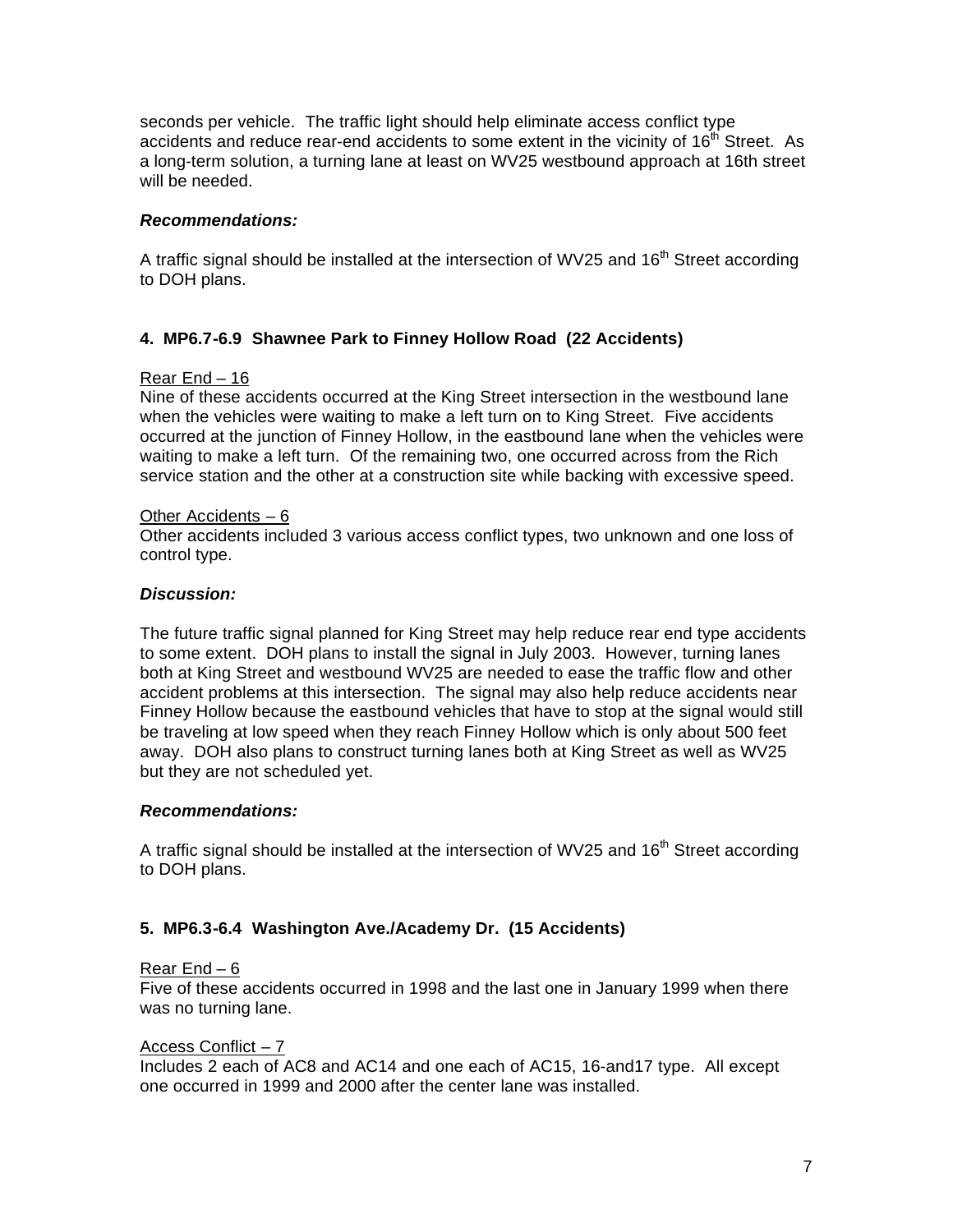# Other  $-2$

These included one head-on when the pavement was wet and a sideswipe with a motorcycle.

# *Discussion:*

A turning lane was installed in the last two years. Since then, it appears that rear end accidents have been replaced by access conflict accidents. It is hoped that when motorists get used to the new turning lane, access type accidents will be reduced. Citizens have requested a traffic light at this intersection. However, it may be hard to justify as there is an existing traffic light only 0.2 mile west and another future traffic light at King Street would be only 0.4 mile to the east. (From the 2001 accident record it is noted that during that year no access conflict accidents occurred. There were three accidents including 2 rear-end type and one ran off road type.)

# *Recommendations:*

No recommendation is offered as the situation seems to have improved as indicated from the year 2001 accident record.

# **6. MP5.6-5.9 Bayer Plant Entrance TL to I-64 Ramp Underpass (26 Accidents)**

# Rear End – 8

There were 8 rear end accidents including one in 1998, four in 1999 and 3 in 2000. All were evenly distributed over the length of the section.

# Access Conflict – 14

These included 4 AC8, 5 AC10, 3 AC14 and one each AC11 and AC16. They were all evenly distributed except that all three AC14 accidents occurred in 2000 but at different locations.

# Other  $-4$

The reason was unknown in the case of three accidents and one was classified as a Sideswipe (S).

# *Discussion:*

There are 7 intersections within a ¼ mile from MP5.60 to MP5.85 including a signalized intersection and the average daily traffic on this section is16,500. It is not unusual to have 8 rear end accidents over a period of 3 years. Similarly, 14 access conflict type accidents at 5 intersections in 3 years is less than one accident per year at each intersection. No peculiarity of accidents was noted except that during the year 2000 there were 5 accidents at MP5.85. However, all 5 accidents were of different types. This is the point where the traffic exiting from both east and westbound lanes of I-64 make a left turn on to WV25.

# *Recommendations:*

No low cost recommendation is provided for this section.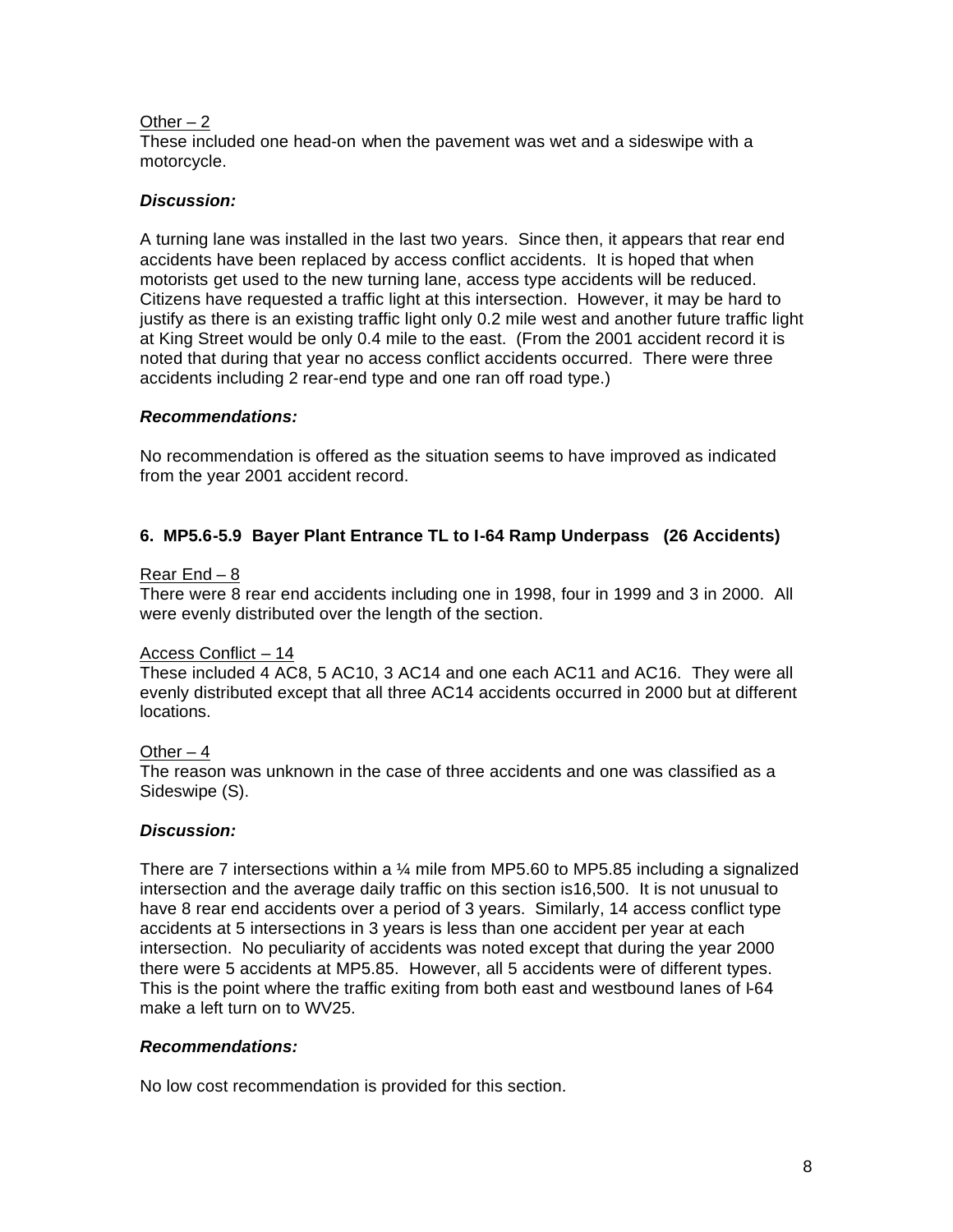# **7. MP5.2-5.3 Intersection of WV25 and WV622 (54 Accidents)**

# *Discussion:*

This intersection had the most accidents anywhere on the Corridor under study. The major types of accidents were rear-end (15), access conflict 8 (13), unknown (9) and access conflict 11 (7). Major problems may have been solved when a traffic signal was installed at this intersection in the fall of 2001. The traffic at this intersection will be further improved when the proposed right turn lane coming out of WV622 is constructed as planned before the year end 2002. DOH and Bayer plant owners have had several discussions to route the entire plant traffic through a single outlet located at this traffic signal. Currently the plant traffic uses several outlets. DOH is still waiting to hear from plant owners when they are ready to route all plant traffic through this traffic signal. Whenever they are ready the intersection would be operated as a four-way Plus intersection.

The configuration of westbound lanes may be contributing to some confusion at this intersection. Before reaching the intersection, according to signage, the inner westbound lane is indicated to merge into the right lane. However, the inner lane does not merge but ends abruptly at the intersection. Just before the intersection, vehicles heading west intending to go straight logically should stay in the inner lane to avoid conflict with traffic intending to turn right. But, as westbound motorists in the inner lane reach the intersection they find themselves in conflict with the vehicles heading straight in the right lane as there is only one westbound lane beyond the intersection.

### **Recommendations:**

It is recommended that at this intersection the right westbound lane should be an exclusive right turn lane and the traffic intending to go straight should be directed to the inner lane. After the right turning lane on WV622 is completed and the signal is operated as a 4-way intersection, two westbound lanes will continue past the intersection. At that time the right westbound lane before the intersection should be designated as a through as well as right turn lane.

# **8. MP2.4-2.6 Nitro-St. Albans Bridge Area (40 Accidents)**

### Rear End – 13

All 13 of the rear end accidents were scattered at different locations. Eleven of these accidents were close to the intersection with Center Street (St. Albans - Nitro Bridge), one at Blackwood Street and another at the bridge ramp merging with the eastbound lane of WV25. Altogether 6 of these accidents involved westbound vehicles.

### Access Conflict – 23

These consisted of 19 AC10 type and 4 AC8. Motorists not obeying the traffic signal generally caused the AC8 accidents. A majority (15 of 19) of AC10 type accidents occurred at the signalized intersection of Center Street and WV25, while four occurred at the intersection with Blackwood Road. All but one were caused by driver judgmental error regarding an oncoming vehicle. The other one was caused by running the traffic signal.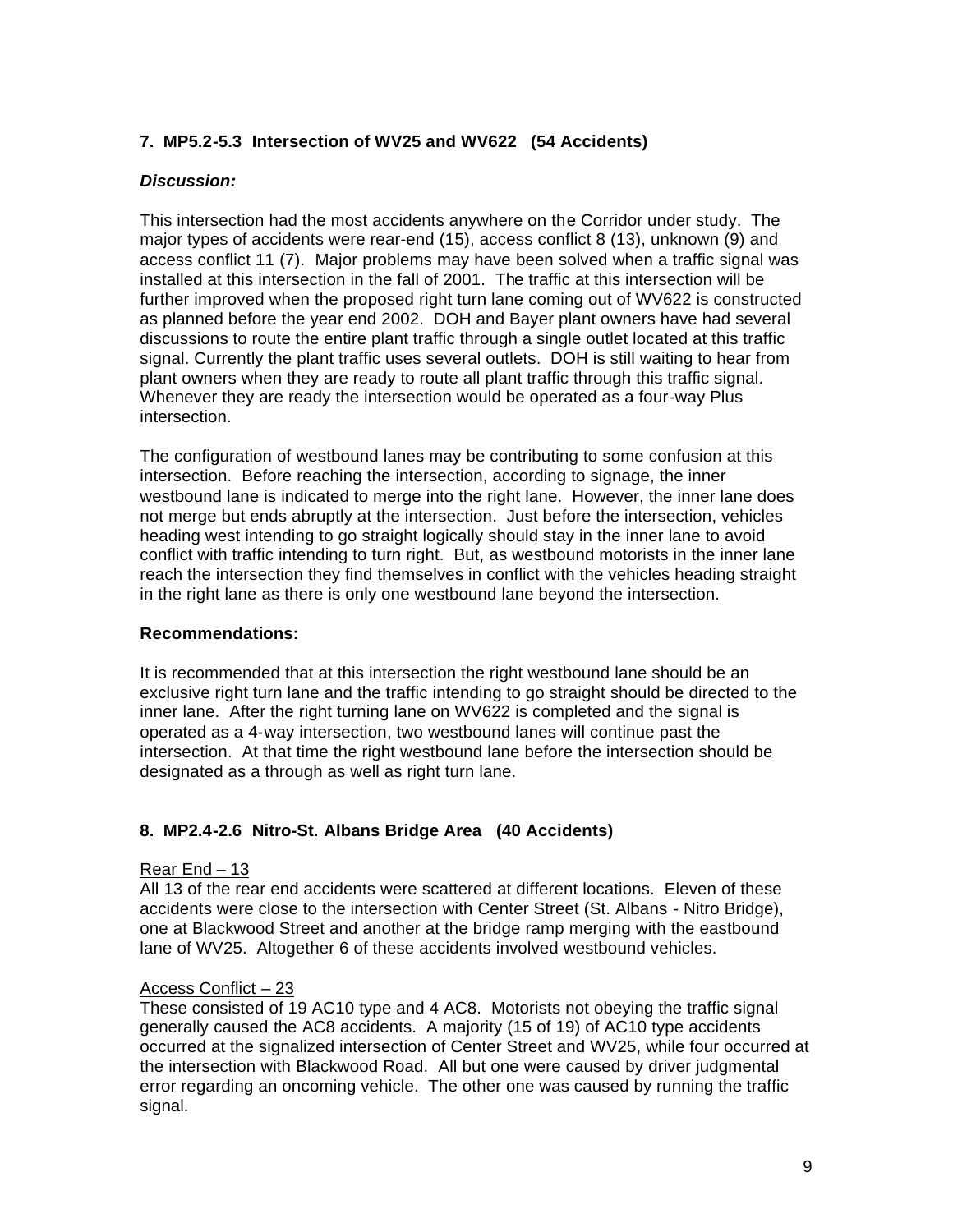# Other  $-4$

These included one Sideswipe(O), one Head-on and two of unknown reason.

# *Discussion:*

A significant number of rear-end accidents may be reduced if the westbound traffic through the traffic light does not have to stop. This can be accomplished by separating the two westbound lanes and permitting the right lane to move continuously. This may create a problem for the existing businesses on the north side of the road, as it will be difficult to enter and leave the driveways with traffic moving west on WV25. However, if the existing businesses concur, the outside westbound lane could be made continuous and the posted speed reduced at the same time. Continuous moving westbound traffic will have to merge with the traffic coming from the St. Albans Bridge and will create a conflict situation, which will be addressed later in this section. This change would not alter the intersection performance level that would remain at Level of Service (LOS) B.  $(Exhibit # 3 and #4)$ 

In order to accommodate the above changes, the two westbound lanes should be extended from the existing 4-lane segment from MP2.33 to Kapok Street (MP1.74) a distance of 0.6 mi. The inner lane should be used as a turning lane from Norandex to Kapok Street as suggested for the next segment below.

Most of the AC10 accidents were caused by judgmental error when the westbound drivers tried to beat the oncoming eastbound traffic in an attempt to make a left turn at the traffic light from WV25 to the bridge. Allowing left turns on to the bridge from WV25 from a protected left turn arrow **only** can solve this problem. This restriction will degrade the intersection level of performance from LOS B to LOS C (Exhibit # 3 and #5).

The above two changes in traffic configuration will improve the flow for westbound traffic slightly (reducing delay from 12.3 to 11.6 seconds) but decrease the flow considerably (from LOS C to LOS E) for the vehicles turning left on to bridge, though it would be safer. (Exhibit 3, 4 and 5)

# **Recommendations:**

A consideration should be given to adding a westbound lane form MP2.33 to MP1.74.

# **9. MP1.7–2.1 Twin City Bible Church to T-n-C Bowling Alley (61 Accidents)**

There are 61 accidents listed in the record in this segment. However, only 38 accidents could be identified with correct location references. Those accidents are as follows:

# Rear End – 29

Thirteen of these accidents occurred at Kapok Street (MP1.74) and mostly in the westbound lane when vehicles were waiting on WV25 to make a left turn on to Kapok Street. Seven accidents occurred at Walker Street in the westbound lane and seven at Crown Car Sales in both directions. The remaining two were at Master's Tuxedo in the westbound lane.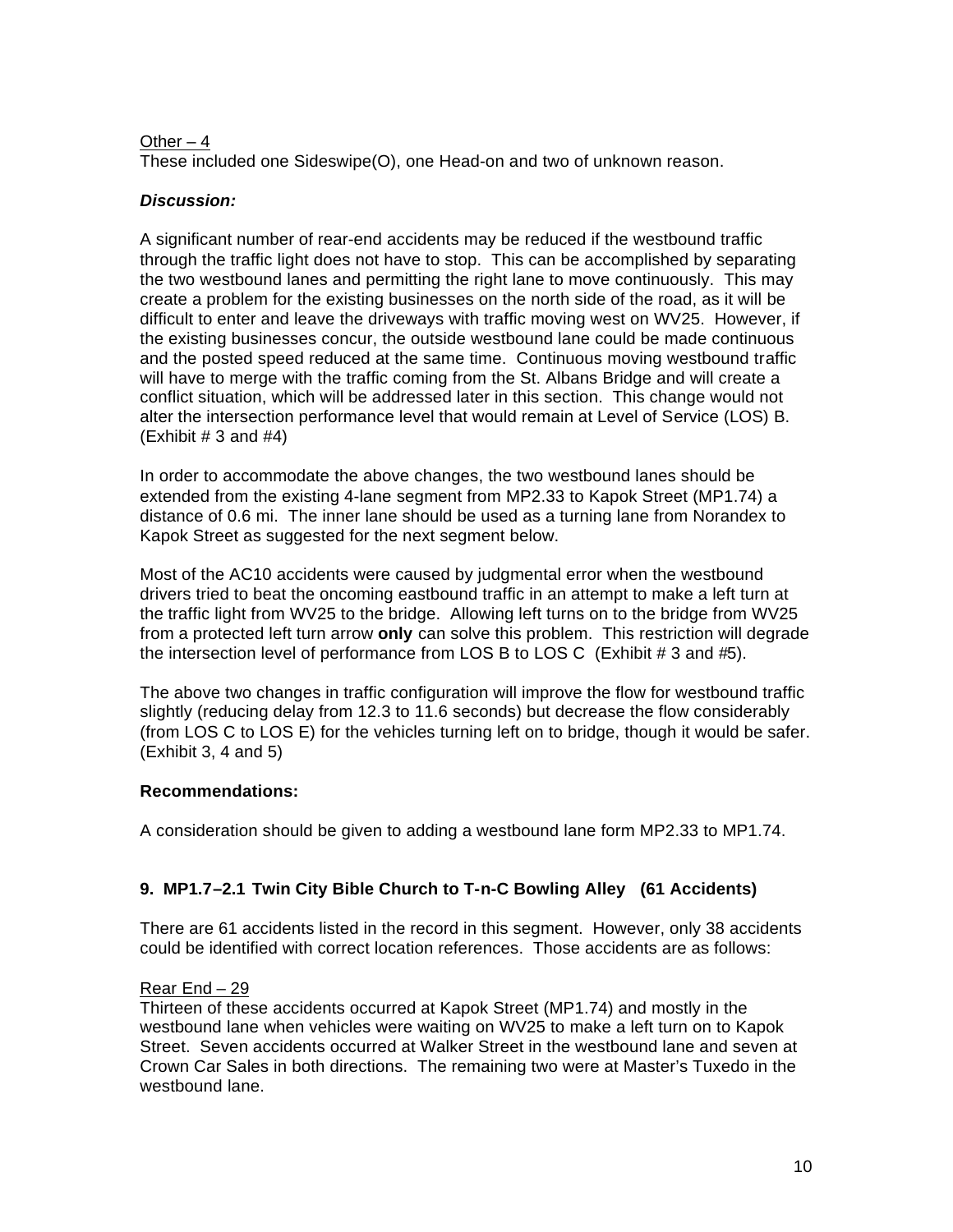### Other Accidents - 9

These included 3 access conflict of different types, 2 run off road at different locations and 4 other of various types.

### *Discussion:*

Twenty-two of 29 rear-end accidents occurred between Kapok Street (MP1.74) and Walker Street (MP1.94) including 13 at Kapok and 7 at Walker. All of these accidents occurred in the westbound lane and involved motorists attempting left turns. A turning lane of about ¼ mile between Kapok Street (MP1.74) and Walker Street (MP1.94) should reduce the number of rear-end accidents.

According to the WVDOH TIP report, dated December 10,2002, a 0.63-mi. center turn lane is scheduled to be constructed during 2003 from Kapok Street to existing 4-Lane segment near Nitro-St. Albans Bridge. This additional lane could be striped such that it can be used as a second westbound lane from existing 4-lane segment (MP 2.33) to Norandex (MP 2.11) and as a center turning lane from Norandex westward.

# **Recommendations:**

A turning lane should be constructed between Walker and Kapok Streets, if the additional lane as planned above by WVDOH from Nitro-St. Albans Bridge area is not constructed for some reason.

# **10. MP0.6-1.0 12th Street to Moose Lodge (29 Accidents)**

Rear End – 16

These accidents were evenly spread over the entire stretch. However most (10) of them occurred in the eastbound direction. The other 6 accidents were 2 each in north, south and westbound directions. The north south accidents occurred on side streets.

Access Conflict – 5 These included 3 AC8, one AC10 and one AC19.

Other Accidents – 8

These included 3 hit fixed object, 2 run off road, 2 head-on and one sideswipe (o).

### *Discussion:*

There are 10 intersections over a distance of less than 0.4 mi. averaging one intersection every 200 ft. Almost all side streets are on the side of the westbound lane. That is why most of the rear-end accidents occur in the eastbound lane where traffic is waiting to turn left on to side streets. The pavement is 32 feet wide from  $12<sup>th</sup>$  Street to Lock Street where the traffic signal is located. The road narrows to 24 feet from Lock Street to the Moose lodge. The rear-end accident problem may be eased considerably if the pavement is restriped to provide a  $1/3<sup>rd</sup>$  mile extra lane, or a turning lane, for the eastbound traffic, from 12<sup>th</sup> Street to the traffic signal on Lock Street.

Five access conflict accidents over a period of three years at 10 intersections and several businesses on this stretch are not excessive.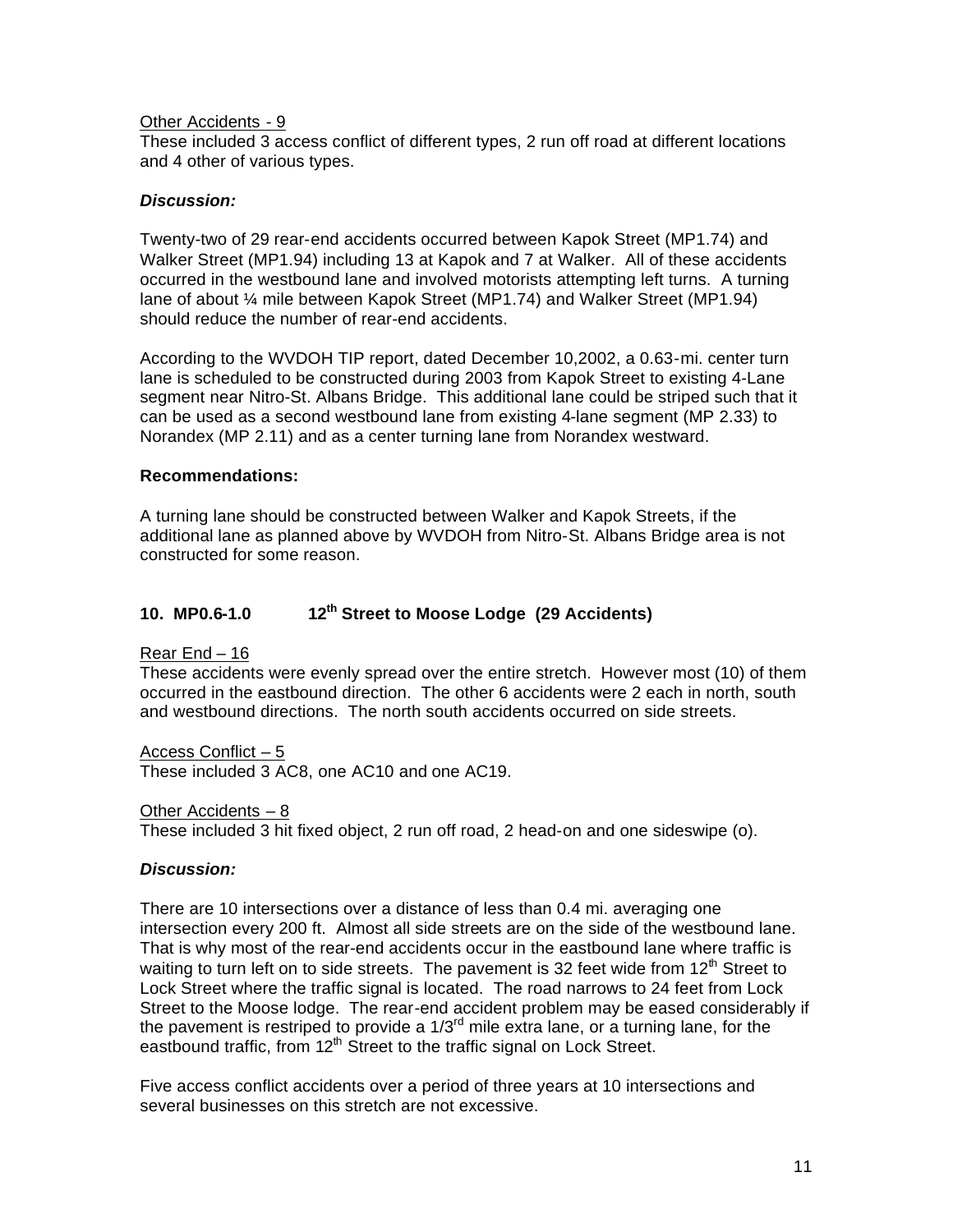Eight other accidents for this congested area with 16800 ADT are also not unusual. No pattern was discovered as the accidents were evenly distributed.

# *Recommendations:*

It is recommended that a third lane be created for eastbound traffic from MP 0.6 (12<sup>th</sup>) Street) to MP 0.89 (Lock Street).

# **11. MP0.3 – 0.4 Republic Way (19th Street) to 20th Street (16 Accidents)**

# Rear-End - 6

These included three accidents each in the east and west direction.

# Access Conflict - 3

These included two AC8 types, one due to running a red light when moving east and the other due to improper backing in the south direction. The third accident was an AC11 type involving a Semi making a left turn out of Plant Road.

# Other  $-7$

These included 3 accidents of unknown cause, 2-sideswipe (s) both in the east lane. One occurred near  $20<sup>th</sup>$  St. in which a motorist was changing lanes and the other was near 19<sup>th</sup> St. and involved an intoxicated driver. One sideswipe (O) between two semis where description makes no sense and the last one was due to loss of control when moving west.

### *Discussion:*

As can be seen, historic accidents suggested no particular trend, except for the 6 rear end accidents; even those were split 3 in each direction. The traffic signal on  $19<sup>th</sup>$  Street was upgraded to an actuated one in the summer of 2001. Future accident records would reveal if it made any difference. Currently, DOH is considering increasing the turning radius between Republic Way (Plant Road) and WV25. That should help the truck traffic to move more easily. The existing traffic signal will also be upgraded. As shown in exhibit  $# 6$ , the intersection will operate at LOS C with the upgraded traffic signal.

### *Recommendations:*

No recommendation is offered.

# **12. MP1.4-1.9 BP Service Station to 35th Street (54 Accidents)**

# Rear End - 37

Of the 37 accidents 25 occurred in 2000 and 6 each in 1998 and 1999. They were evenly split between east (19) and west (18) directions. There were 7 accidents at MP 1.45 where the roadway ceases to be divided and becomes a five-lane road. Five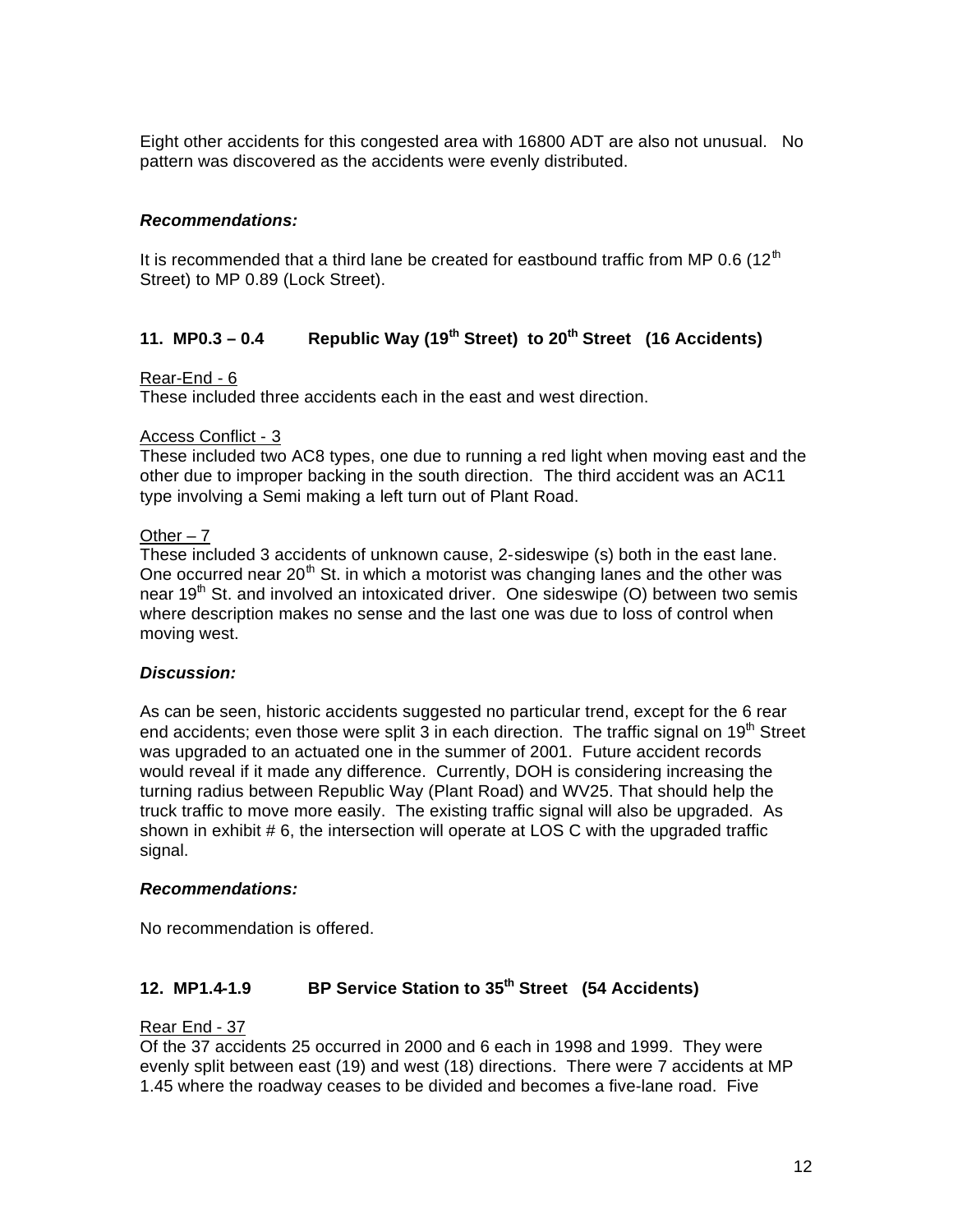accidents were at the signalized intersection with Pickens Road where road geometry changes from 5 to 3 lanes. Eight occurred at the signalized intersection at  $40<sup>th</sup>$  Street.

# Sideswipe - 7

Two sideswipes in opposite direction occurred while trying to make left turns on to Pickens Road and 41<sup>st</sup> street with the vehicles going straight on WV25. Five sideswipe (S) included one on Pickens Road, two in front of McDonald's in east and west directions and two while making right turn on  $40<sup>th</sup>$  Street and Left turn on  $41<sup>st</sup>$  Street. Most of these accidents occurred on the road where it gets narrow at Pickens Road.

# Other - 10

These include 7 access conflict type, including 3 AC8, at different locations. The remaining 3 were head-on, hit fixed object and unknown reason. From the description head-on accident looks like access conflict-8 type accident at Pickens Rd. intersection.

### *Discussion:*

As noted above, there is a high number of rear-end accidents in the year 2000 and a single year record does not constitute a trend. There is another factor noted here. There are relatively more rear-end accidents wherever the road geometry changes. Such are the locations at MP 1.45, 1.65 and 1.76 where 7, 5 and 8 rear-end type accidents occurred. At MP 1.45 the roadway changes from divided 4-lane to 5-lane going east and commercial businesses start from this location. At MP 1.65, Pickens Road traffic signal, the roadway changes from five to three lanes. The other contributing factor is the heavy commercialization of this segment as there are more than a dozen businesses at this segment and all of them are on the north side of WV25.

The traffic signals at 40<sup>th</sup> Street and Pickens Road were upgraded to Coordinated and to Activated types in the summer of 2001. The future accident records will have to be analyzed to find out if these improvements will help reduce rear-end type accidents.

The reason for sideswipe accidents on this segment is the congestion and sudden change in the geometry of this segment eastbound starting at Pickens Road. The right eastbound lane before Pickens Road is poorly marked as a right turn only lane and the warning does not appear until the driver is very close to Pickens Road.

### **Recommendations:**

A warning sign pavement marking for must turn lane should be placed ahead of the intersection with Pickens Road on WV25 E. Also, a consideration should be given to widening the road to 5-lanes from Pickens Road to at least  $40<sup>th</sup>$  Street and preferably to 32<sup>nd</sup> Street (0.37 mi.) just beyond Go Mart.

# **13. MP1.2-1.3 I-64 Eastbound Ramp at Nitro City Limit (19 Accidents)**

# Rear-End – 7

All accidents occurred at the intersection controlled by a traffic signal. Three accidents occurred in the westbound lane, one in the eastbound lane and three on the road coming out of McJunkin.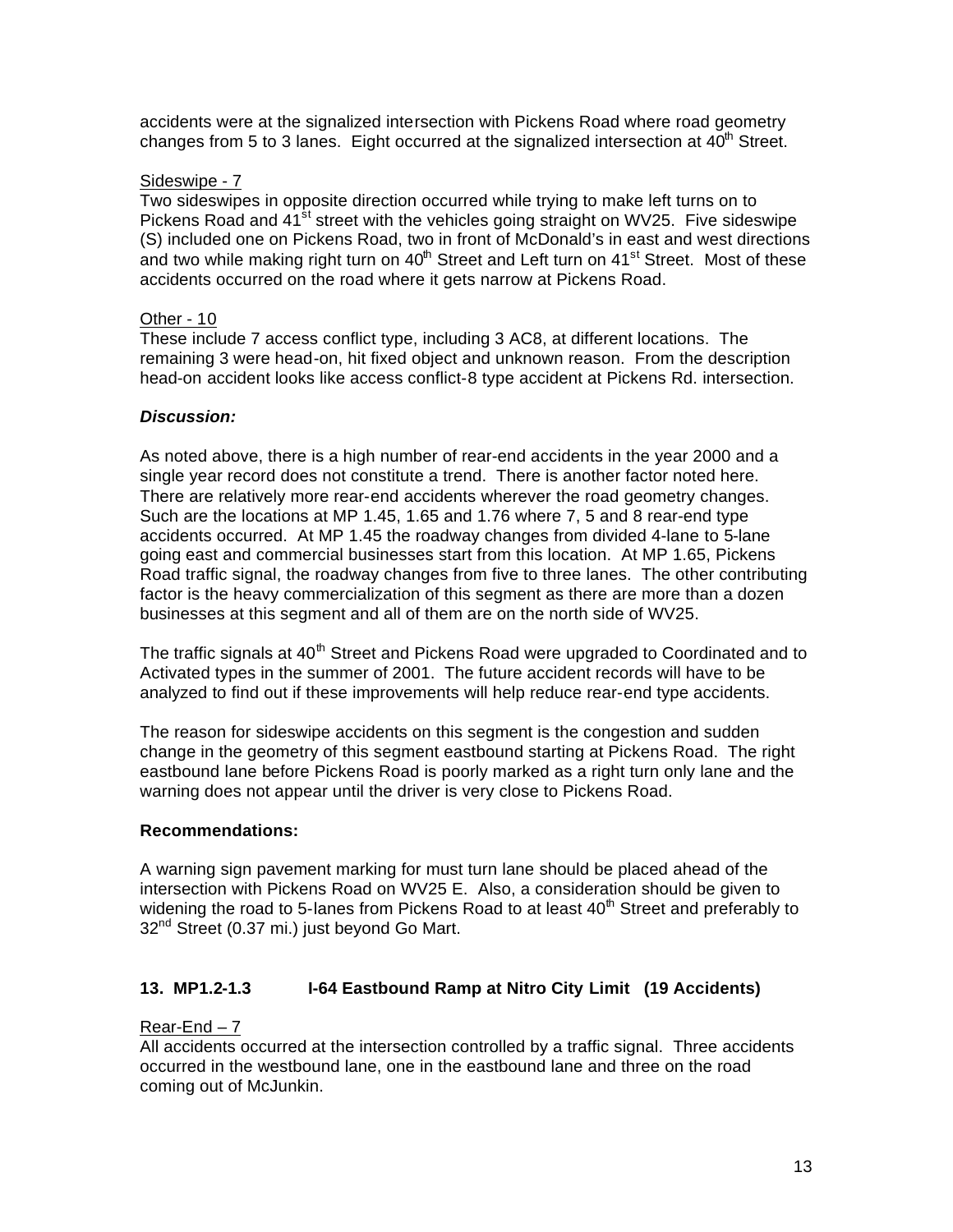### Access Conflict – 5

There was one AC14 accident. The accident reports for the other four accidents in this category were unclear.

#### Sideswipe – 4

These included one in the opposite direction in dark conditions and 3 in the same direction when the pavement was wet either due to snow or rain.

### Unknown – 3

Three accidents are listed as unknown reason, including one while backing.

### *Discussion:*

There is no set pattern of accidents revealed from the reported accidents. The number of accidents is high because it is a busy intersection with lots of traffic, about 19000 ADT. This intersection was upgraded two years ago by providing a protected left turn signal phase for the eastbound lane.

### *Recommendations:*

No recommendation is offered.

# **14. MP0.6-1.1 Union Boiler Road to I-64 (59 Accidents)**

### Rear End – 23

Altogether there were 23 rear-end type accidents on this  $\frac{1}{2}$  mi. segment. Ten accidents were in the west direction, 5 towards north, 4 when moving south and 2 in an easterly direction. Two accidents had no stated direction. Most of the accidents were concentrated at two locations. One was at the entrance and exit of the Pilot Travel Center at the point where the roadway becomes 4 lanes and the second was at the intersection of the I-64 westbound ramp traffic signal. A total of eleven accidents were close to the Pilot Travel Center and six were at the traffic signal.

### Access Conflict - 17

These included 6 AC8, 5 AC10, 3 AC12 and the remaining 3 were various other access conflict types. The AC8 accidents were well distributed. All AC10 accidents were at the intersection of I-64 westbound ramp. The 3 AC12 accidents were close to the I-64 ramps as were the remaining 3 various access conflict types.

#### Sideswipe  $(S) - 5$

Three of these type accidents were at the start of the 4-lane segment, which has been restriped.

#### Other – 14

These included 8 unknown, 3 loss of control, 2 run off road and one animal hit type.

#### *Discussion:*

The main establishment on this stretch is the Pilot Travel Center next to the I-64 westbound ramps. This is a rather large and busy facility that caters to truck traffic.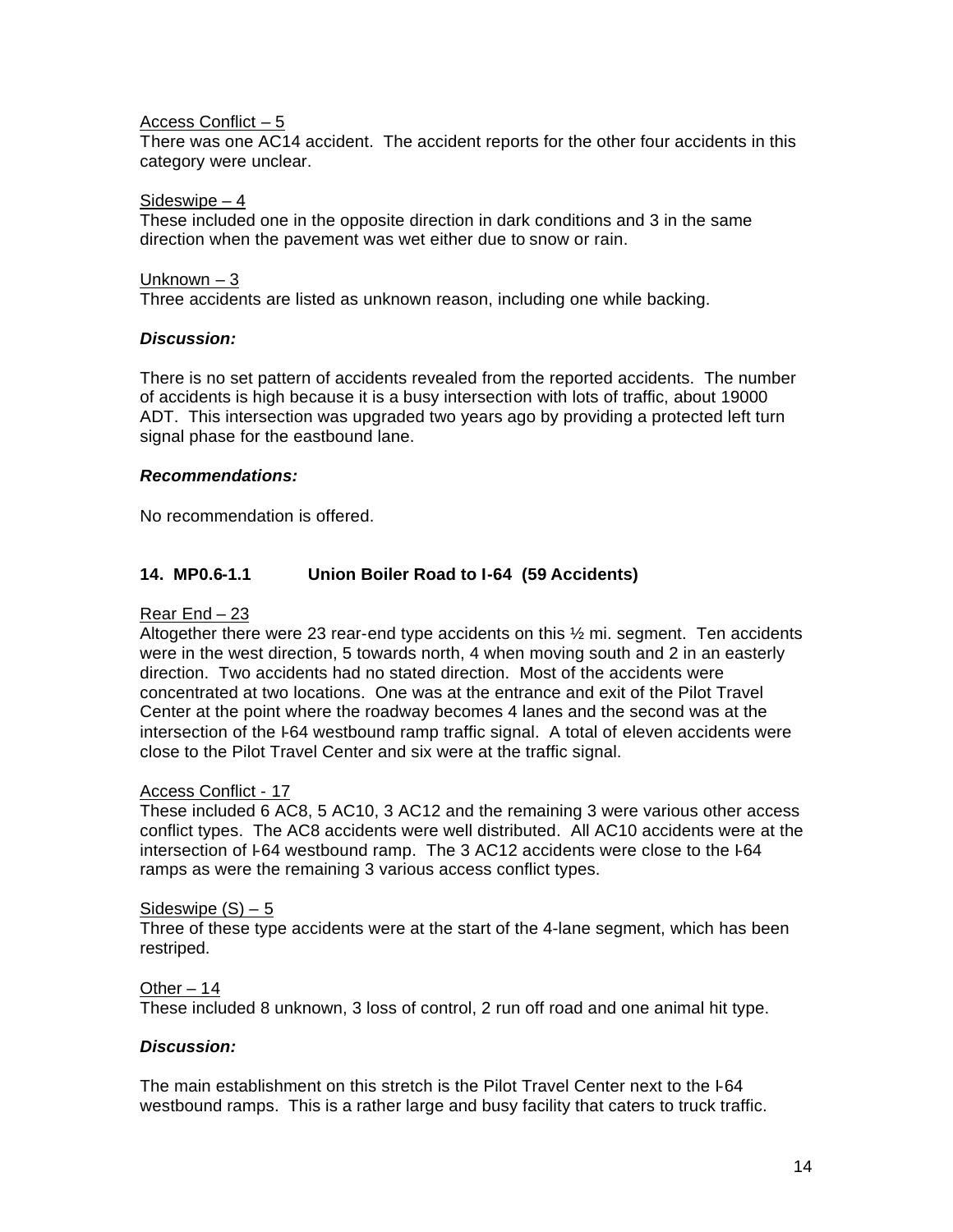There are three entrances to the Pilot Travel Center for westbound traffic. Entrance and exit for eastbound traffic is only from the middle entrance.

As noted from the accident records there are two problematic locations on this stretch of WV25. One is the middle entrance/exit to the Pilot Travel Center and the other is at the signalized intersection of the I-64 westbound ramp and WV25.

There may be some confusion in reporting the accidents on this stretch because WV25 is an east-west road but at this location it runs north-south. We have assumed that the accidents are reported with respect to east-west orientation of the road.

There were 16 accidents at the Pilot station and 21 at the traffic light out of a total of 59 accidents. Of the 23 rear-end accidents, 11 were at the middle exit/entrance of Pilot station and 6 were at the intersection of the I-64 ramp. The rear-end accidents at the Pilot were 4 north, 3 west, 2 south, one east and one unknown direction. The rear-end accidents at the traffic signal were 4 west, one east and one in unknown direction. The Pilot entrance/exit is located very close to where the road changes to 4-lane. This location was restriped in the summer of 2000 and we have to wait for future records to find out if it decreased the number of accidents. The rear-end accidents at the traffic light are probably caused by drivers who are hesitant to make a left turn onto WV25 from the ramp at yellow and get hit by the car behind them.

Other accidents of concern are access conflict type that numbered 17. Except for the 6 AC8 type, almost all accidents are at or very close to the traffic signal. A left turn lane along with a protected left turn signal is provided for the eastbound traffic and should help prevent AC10 type accidents. The timing for the left turn signal was observed to be short, though it is an actuated signal with a 10-45 seconds range. If the left turn signal timing is increased, it may reduce the access type accidents at the traffic signal.

Restriping at the beginning of the 4-lane section at the entrance/exit of the Pilot Travel Center may have reduced the sideswipe (S) type accidents. Of course future records will have to be evaluated to determine if the problem is solved.

### *Recommendations:*

No recommendation is offered at this time since we have no confidence in the orientation of accident reports. An examination of future accident records is necessary to find out if restriping in front of the Pilot Center has helped to reduce the number of accidents in this area.

# **15. MP0.0-0.4 WV62 to Old Pike Road (37 accidents)**

### Rear-End – 21

A total of 21 accidents occurred on this segment. However a majority of these accidents occurred at the intersection of WV25 and Woodland Drive. The thirteen accidents at this intersection included 7 in the east direction, 2 west, 3 south and one north. Access Conflict – 6

Four of these accidents occurred at MP 0.01 with 3 AC10 and one AC14 type. At fault were drivers in the westbound lane trying to turn left into Rock Branch School.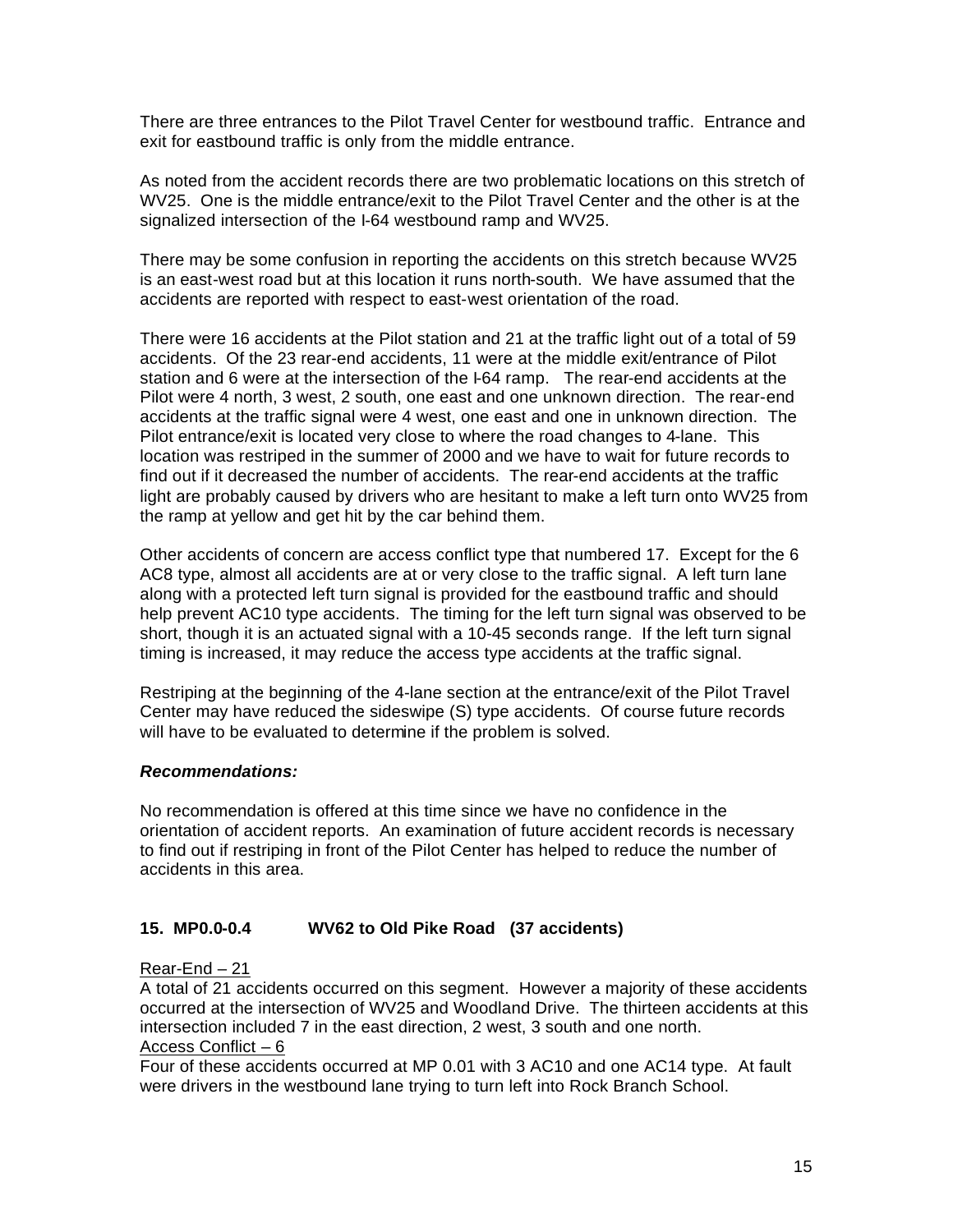# Other – 10

These included 5 unknown and 5 others of varying type at different locations.

# *Discussion:*

It is apparent that the main problems on this section are rear-end accidents at the intersection of Woodland Drive and AC10 access conflict type at the entrance to Rock Branch School from the westbound lane.

Coming out of Woodland Drive there is a sight distance problem, particularly towards the left. Vehicles turning left on the Woodland Drive from WV25 also have a short sight distance for the oncoming traffic and must slow down or stop completely before turning and could get hit from behind. There are warning signs on WV25 on both sides of Woodland Drive but additional caution signs are needed. Additional signs warning of the dangerous intersection may reduce the number of rear-end accidents at his location.

The number of access conflict accidents across from Rock Branch school is not high enough to warrant a speed reduction. However, if the speed is reduced on this section it should help the rear-end type accidents at Woodland Drive. The posted speed at this section of the road is 35 mph. If nothing else is done, the speed needs to be strictly enforced.

# *Recommendations:*

Provide additional signs emphasizing the dangerous intersection at Woodland Drive and enforce the existing 35 mph speed limit.

# **16. WV62 MP0.9-1.3 WV25 to Trailer Park (41 Accidents)**

# Rear End – 20

In the accident record, the exact locations of 12 out of 20 accidents are not certain. The accident records normally list location accuracy within 0.02 mi. For majority of accidents, in this case, the location accuracy varies from 0.05 to 1.25 mile. According to records there are two locations where many accidents were concentrated. One is near Capital Nursing and H&S Heating where 6 accidents occurred, including 3 on the side street or driveways, two in the southbound lane and one in the northbound lane. The other location is near the Exxon station where 6 accidents occurred all in the southbound lane. Four accidents were close to the intersection of WV25 and WV62, all in different directions. The remaining 4 accidents were scattered.

# Access Conflict – 9

Out of 9 access conflict type accidents 5 were at or close to Jacobson Drive including 2 AC10, 2 AC11 and one AC8. Jacobson Drive is the approach to Rock Branch Industrial Park. They were all due to vehicles either coming out or going on to Jacobson Drive. The other 3 accidents were close to Pine Drive and were all different types. One AC16 type was close to Capital Nursing.

# Other – 12

The remaining accidents included 6 unknown at various locations, 2 Sideswipe (S) and 4 of varying types all at different locations.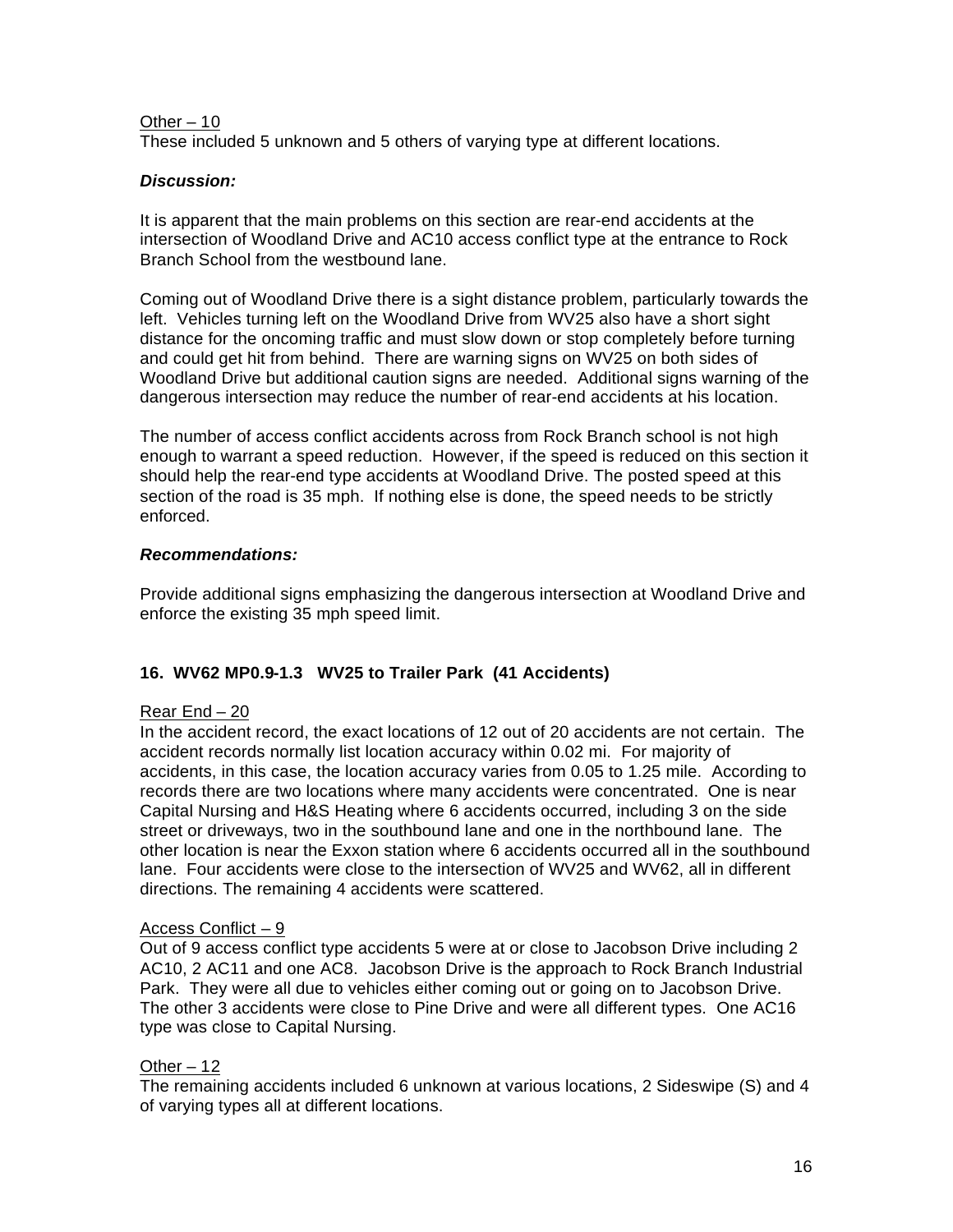### *Discussion:*

This is a very narrow segment with only 18-foot wide pavement and grade width of less than 30 ft. Several rear-end accidents are noted near Capital Nursing. As previously noted, there is no certainty that these accidents occurred at this segment. Even if they did they were scattered, some on WV62 and others on driveways. A contributing factor to high accidents is congestion as there are a number of houses on this road which has inadequate shoulders. Any solution, if warranted, will be expensive.

The other location with a number of rear-ended accidents is where the Exxon station is located near Pine Drive. Again the exact location is uncertain for several accidents, but we can reasonably assume that they occurred in this general area because few driveways or intersections are found away from this area on this side of the road for rearended accidents to occur in south direction.

A majority of access conflict accidents occurred at the intersection of Jacobson Drive (Rock Branch Industrial Park Road). They were AC8, AC10 and AC11 type and involved vehicles either coming out or going on to Jacobson. At the request of the Putnam County Commission, WVDOH conducted a "Need Study for WV62" in June, 1999. In that study, installation of left turn lanes at the intersection of Industrial Park Road at a cost of \$120,000 were recommended.

According to WVDOH TIP report dated December 10, 2002, a contract was awarded to West Virginia Paving Company for installation of a traffic signal as well as turning lanes at the intersection of Jacobson Drive and WV62. The estimated cost of this project is \$316,000 and it is scheduled to be completed by Fall 2004.

Until the above project is completed, providing warning signs and reducing the speed at this intersection on WV62 should help reduce the number of accidents at this intersection. The posted speed on this segment is 35mph from WV25 to just south of Jacobson Drive and 45 on the remaining segment north of Jacobson. Moving the speed reduction warning sign from south to north of this intersection may help reduce the number of accidents. The long-term solution lies in widening the entire section from WV25 to Poca to 4 lanes but that project is several years in future under the long-range plan.

### *Recommendations:*

It is recommended that the speed should be reduced to 35 mph at the intersection of Jacobson Drive.

# **17. WV62 MP2.6-2.9 Poca Shopping Center – Morris Street (21 Accidents)**

### Rear End – 8

According to records one accident occurred near Oklahoma St. during construction, two near Family Practice and 5 near Foodfair grocery store. A close observation revealed that one of the accidents near Family Practice is really at Dairy Road and another 2 accidents reported near the Foodfair were away from this segment.